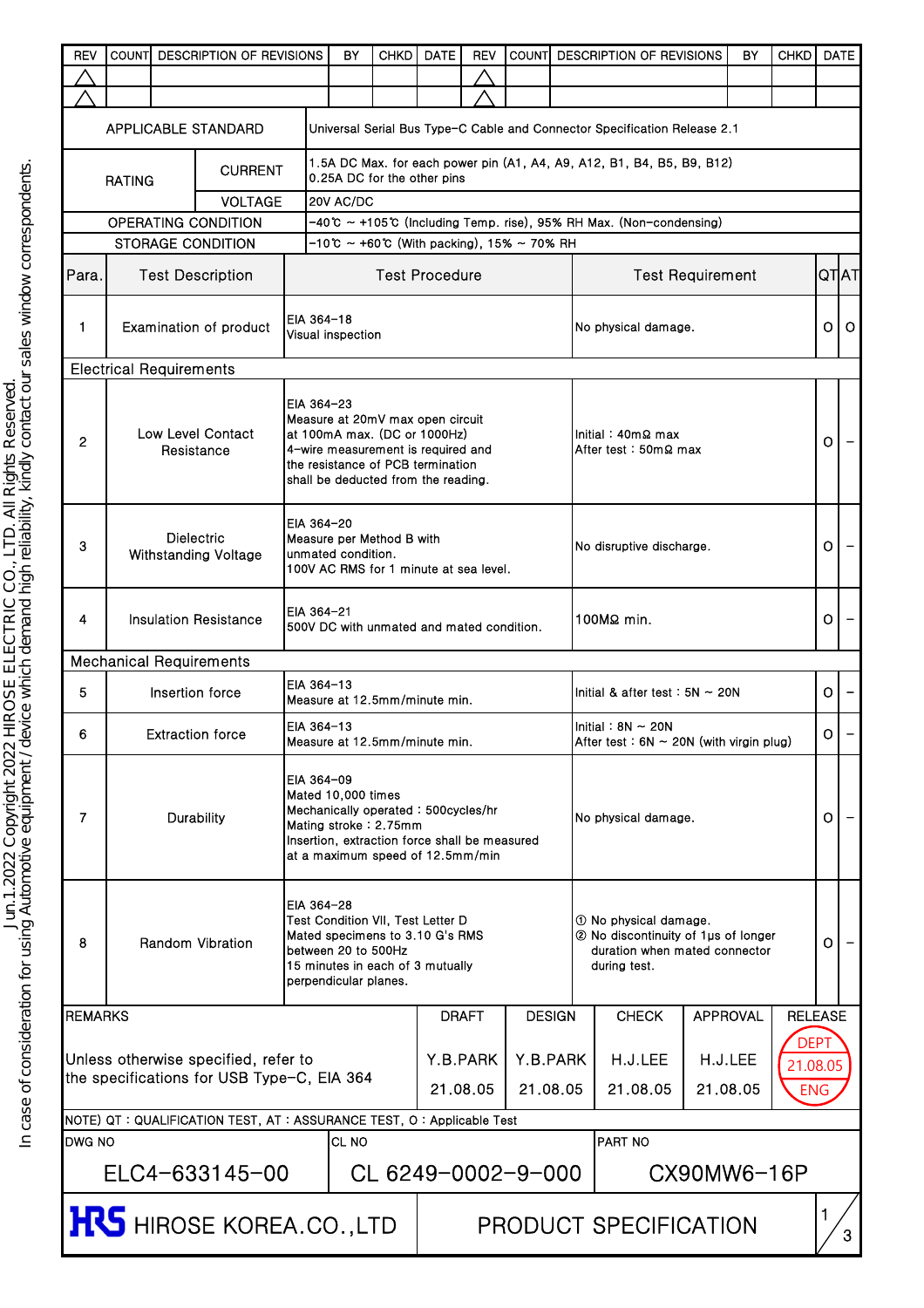| Para.          | <b>Test Description</b>                                                                                                                                                                                                                                                                                                                                                                                       |                                                                                                                                              | <b>Test Procedure</b>                                                                                                                                                                                                                                          | <b>Test Requirement</b>                                        |         | <b>QTAT</b> |  |  |  |  |
|----------------|---------------------------------------------------------------------------------------------------------------------------------------------------------------------------------------------------------------------------------------------------------------------------------------------------------------------------------------------------------------------------------------------------------------|----------------------------------------------------------------------------------------------------------------------------------------------|----------------------------------------------------------------------------------------------------------------------------------------------------------------------------------------------------------------------------------------------------------------|----------------------------------------------------------------|---------|-------------|--|--|--|--|
|                | <b>Environmental Requirements</b>                                                                                                                                                                                                                                                                                                                                                                             |                                                                                                                                              |                                                                                                                                                                                                                                                                |                                                                |         |             |  |  |  |  |
| 9              | <b>Temperature Life</b>                                                                                                                                                                                                                                                                                                                                                                                       | EIA 364-17, Method A<br>105℃ without applied voltage<br>for 120 hours.                                                                       |                                                                                                                                                                                                                                                                | No physical damage.                                            | $\circ$ |             |  |  |  |  |
| 10             | <b>Cyclic Temperature</b><br>and Humidity                                                                                                                                                                                                                                                                                                                                                                     | EIA 364-31<br>25±3°C at 80±3% RH for 1 hour.<br>65±3°C at 50±3% RH for 1 hour.<br>Thermal ramp : 0.5 hour<br>Number of cycles : 24 cycles    |                                                                                                                                                                                                                                                                | No physical damage.                                            | O       |             |  |  |  |  |
| 11             | <b>Thermal Shock</b>                                                                                                                                                                                                                                                                                                                                                                                          | EIA 364-32<br>10 cycles -55°C and +105°C                                                                                                     |                                                                                                                                                                                                                                                                | No physical damage.                                            | O       |             |  |  |  |  |
| 12             | Solderability                                                                                                                                                                                                                                                                                                                                                                                                 | EIA 364-52                                                                                                                                   | Dwell in 245±5℃ of the solder bath for 5 sec.                                                                                                                                                                                                                  | Solder coverage shall be 95%<br>min, of the immersed surfaces. | O       |             |  |  |  |  |
| 13             | Salt Spray                                                                                                                                                                                                                                                                                                                                                                                                    | EIA 364-26<br>5% of NaCl in 35℃ for 48 hours.                                                                                                |                                                                                                                                                                                                                                                                | No corrosions that affect<br>to the connector operation.       | 0       |             |  |  |  |  |
| 14             | Co-Planarity                                                                                                                                                                                                                                                                                                                                                                                                  | Measure Co-planarity of each contact lead.                                                                                                   |                                                                                                                                                                                                                                                                | 10 0.08 Max before reflow.<br>② 0.10 Max after reflow 2times.  | 0       |             |  |  |  |  |
| 15             | IPX8                                                                                                                                                                                                                                                                                                                                                                                                          | Immersion in the water<br>at the depth of 1.5m for 30min                                                                                     |                                                                                                                                                                                                                                                                | No water leakage.                                              | O.      |             |  |  |  |  |
| 16             | <b>Temperature Rise</b>                                                                                                                                                                                                                                                                                                                                                                                       | IEC60529, EIA-364-70, method B:<br>and B12). A minimum current of 0.25 A shall<br>also be applied individually to all the other<br>contacts. | A current of 6.0 A shall be applied collectively to<br>VBUS pins (i.e., pins A4, A9, B4, and B9) and<br>1.5 A applied to the Vconn pin (i.e., B5 of the<br>plug connector) with the return path through the<br>corresponding GND pins (i.e., pins A1, A12, B1, | Temperature rise shall not exceed 30 C                         |         |             |  |  |  |  |
| 17             | <b>Reflow Heat</b>                                                                                                                                                                                                                                                                                                                                                                                            | Reflow profile [Fig.1]<br>Peak 250°C max for 10 sec 2 times.                                                                                 |                                                                                                                                                                                                                                                                | 10 No deformation of mold<br>2 No shape of blister and popcorn | 0       |             |  |  |  |  |
| <b>REMARKS</b> |                                                                                                                                                                                                                                                                                                                                                                                                               |                                                                                                                                              |                                                                                                                                                                                                                                                                |                                                                |         |             |  |  |  |  |
|                | <b>TEMPERATURE</b><br>MAX: 250°C<br>250°C<br>MAX: 10sec<br>230°C<br>MAX: 60sec<br>200℃<br>150°C<br>90sec $\scriptstyle\land$ 120sec<br>100°C<br>50<br>100<br>150<br>200<br>250<br><b>TIME</b><br>[Fig.1] REFLOW TEMPERATURE<br>NOTE) QT : QUALIFICATION TEST, AT : ASSURANCE TEST, O : Applicable Test<br>DWG NO<br>CL <sub>NO</sub><br><b>PART NO</b><br>ELC4-633145-00<br>CL 6249-0002-9-000<br>CX90MW6-16P |                                                                                                                                              |                                                                                                                                                                                                                                                                |                                                                |         |             |  |  |  |  |
|                | 2<br><b>HRS</b> HIROSE KOREA.CO.,LTD<br><b>PRODUCT SPECIFICATION</b>                                                                                                                                                                                                                                                                                                                                          |                                                                                                                                              |                                                                                                                                                                                                                                                                |                                                                |         |             |  |  |  |  |
|                |                                                                                                                                                                                                                                                                                                                                                                                                               |                                                                                                                                              |                                                                                                                                                                                                                                                                |                                                                |         |             |  |  |  |  |

In case of consideration for using Automotive equipment / device which demand high reliability, kindly contact our sales window correspondents.<br>In case of consideration for using Automotive equipment / device which demand In case of consideration for using Automotive equipment / device which demand high reliability, kindly contact our sales window correspondents.Jun.1.2022 Copyright 2022 HIROSE ELECTRIC CO., LTD. All Rights Reserved.